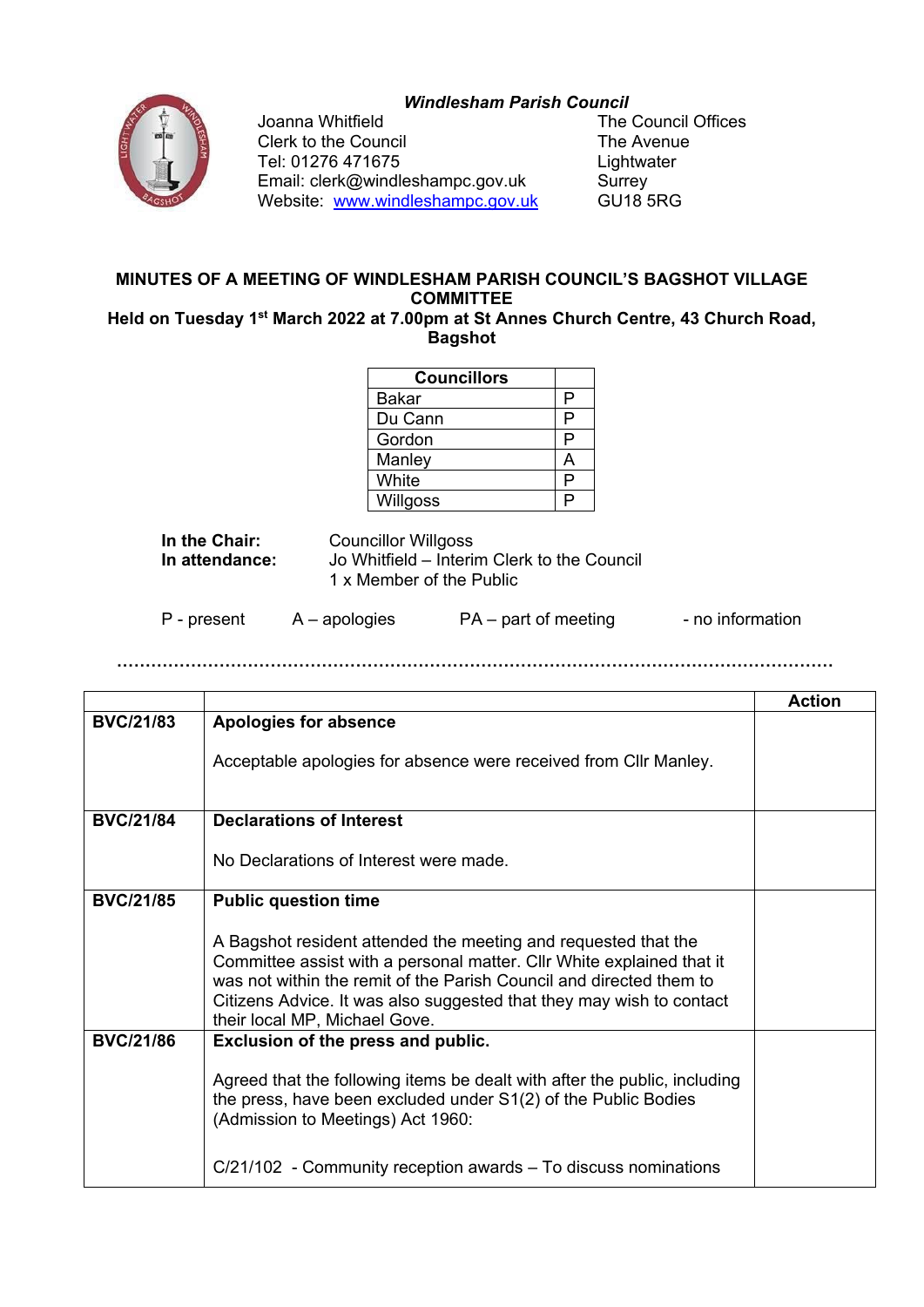| <b>BVC/21/87</b> | <b>Committee and Sub-Committee Minutes:</b><br>The minutes of the Bagshot Village Committee meeting held on the 1 <sup>st</sup><br>February 2022 were approved and signed by Cllr Du Cann. | <b>CIIr Du Cann</b> |
|------------------|--------------------------------------------------------------------------------------------------------------------------------------------------------------------------------------------|---------------------|
| <b>BVC/21/88</b> | <b>Planning Applications</b> – to consider and make appropriate<br>representations in relation to the planning applications in Lightwater<br>listed below:                                 |                     |

| 22/0074/PCM Highway Depot, Surrey Heath District Transportation Office, 2<br>London Road, Bagshot, Surrey, GU19 5HN,<br>Consultation Surrey County Details of changes to external alterations<br>and temporary change of use of existing office and store building to a<br>body storage facility and office space, with associated parking,<br>landscaping, hoarding and associated infrastructure.<br><b>Consultation (County Matters)</b><br><b>No Objection</b> | Consultation<br>(County)<br>Matters) |
|--------------------------------------------------------------------------------------------------------------------------------------------------------------------------------------------------------------------------------------------------------------------------------------------------------------------------------------------------------------------------------------------------------------------------------------------------------------------|--------------------------------------|

| <b>BVC/21/89</b> | To receive reports from:                                                                                                                                            |                      |
|------------------|---------------------------------------------------------------------------------------------------------------------------------------------------------------------|----------------------|
|                  | <b>Surrey Heath Borough Council</b><br>a)                                                                                                                           |                      |
|                  | Cllr White reported that the local plan had been presented to the<br>Executive and will now go out to consultation.                                                 |                      |
| <b>BVC/21/90</b> | <b>Payments for approval</b>                                                                                                                                        |                      |
|                  | a) Accounts for payment - The Clerk presented a list of<br>retrospective expenditure transactions for approval, in the sum of<br>£1,100.                            |                      |
|                  | It was resolved the payments (Appendix A) in the total sum of<br>£1,100 be authorised and the Chairman signed the Expenditure<br><b>Transactions Approval List.</b> | <b>Cllr Willgoss</b> |
| <b>BVC/21/91</b> | <b>Committee finances - Income &amp; Expenditure</b>                                                                                                                |                      |
|                  | Members were presented with an income and expenditure report up<br>until the 22 <sup>nd</sup> February 2022.                                                        |                      |
|                  | Members noted the report.                                                                                                                                           |                      |
| <b>BVC/21/92</b> | <b>Project Updates</b>                                                                                                                                              |                      |
|                  | Members were presented with a spreadsheet detailing the<br>progression of all projects to ensure that are fully appraised of<br>current project status.             |                      |
|                  | All projects were noted.                                                                                                                                            |                      |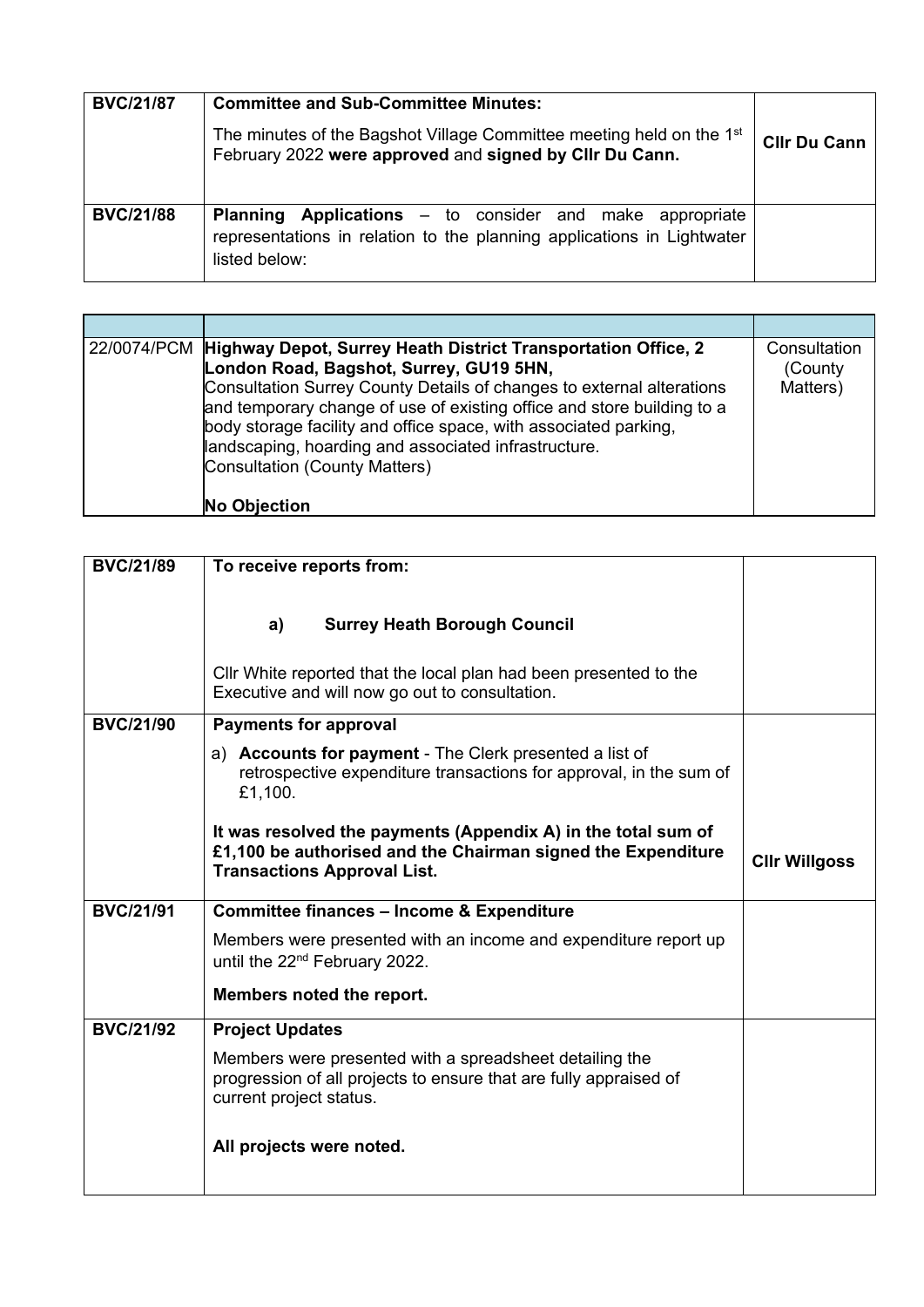| <b>BVC/21/93</b> | <b>Community Infrastructure Levy - To consider future projects</b>                                                                                                                                                                                                                                                                    |                                                  |
|------------------|---------------------------------------------------------------------------------------------------------------------------------------------------------------------------------------------------------------------------------------------------------------------------------------------------------------------------------------|--------------------------------------------------|
|                  |                                                                                                                                                                                                                                                                                                                                       |                                                  |
|                  | School Lane Field Playground replacement /<br>a)<br><b>Refurbishment</b>                                                                                                                                                                                                                                                              |                                                  |
|                  | Members were reminded that at the committee meeting held on the<br>1 <sup>st</sup> February 2022, it was resolved that the Interim Clerk in<br>conjunction with Cllr Gordon would seek 3 quotes to refurbish the<br>playground in line with the following:<br>• provide an outside gym                                                |                                                  |
|                  | • refurbish some of the older equipment.<br>• purchase some sensory play equipment                                                                                                                                                                                                                                                    |                                                  |
|                  | Due to the value of the above work, in line with Standing Order 11b,<br>Council must go out to tender and ensure that the tender is placed<br>on the Contracts Finder website.                                                                                                                                                        |                                                  |
|                  | It was resolved that the Clerk in conjunction with Cllr Gordon<br>will draw up the tender papers and publish on the contract's<br>finder website.                                                                                                                                                                                     | <b>Cllr Gordon &amp;</b><br><b>Interim Clerk</b> |
| <b>BVC/21/94</b> | To discuss the proposed Queens Platinum Jubilee beacon<br>lighting event                                                                                                                                                                                                                                                              |                                                  |
|                  | Members were reminded that at the EGM held on the 18th January<br>Council resolved to hold Jubilee Beacon Lighting Events in each<br>village.                                                                                                                                                                                         |                                                  |
|                  | Having contacted the insurers and the SHBC event team, the Interim<br>Clerk outlined all the requirements that would need to be met prior to<br>any event going ahead.                                                                                                                                                                |                                                  |
|                  | Members were reminded that the office is working beyond capacity<br>at present and if these events were to go ahead, Councillors would<br>need to volunteer to assist with the organisation of the event.                                                                                                                             |                                                  |
|                  | Members were asked to set up a working party to assist with the<br>organisation of the event and nominate a lead Councillor to take<br>responsibility for compliance on the day.                                                                                                                                                      |                                                  |
|                  | It was resolved that Bagshot Committee will not hold a beacon<br>lighting event and instead will promote 'Light up your village<br>for the Queen' encouraging residents to gather on their<br>doorsteps as with 'Clap for Carers' and shine torches into the<br>night sky to mark the time Beacons will be lit across the<br>country. |                                                  |
|                  | The committee will work alongside local business to both<br>participate in and promote the idea.                                                                                                                                                                                                                                      | <b>Councillors</b>                               |
| <b>BVC/21/95</b> | Freemantle Playground Condition Report - To discuss                                                                                                                                                                                                                                                                                   |                                                  |
|                  | Members were presented with a copy of the last annual Rospa<br>inspection which was carried out in July 2021. At the time all risks<br>were considered either low or very low.                                                                                                                                                        |                                                  |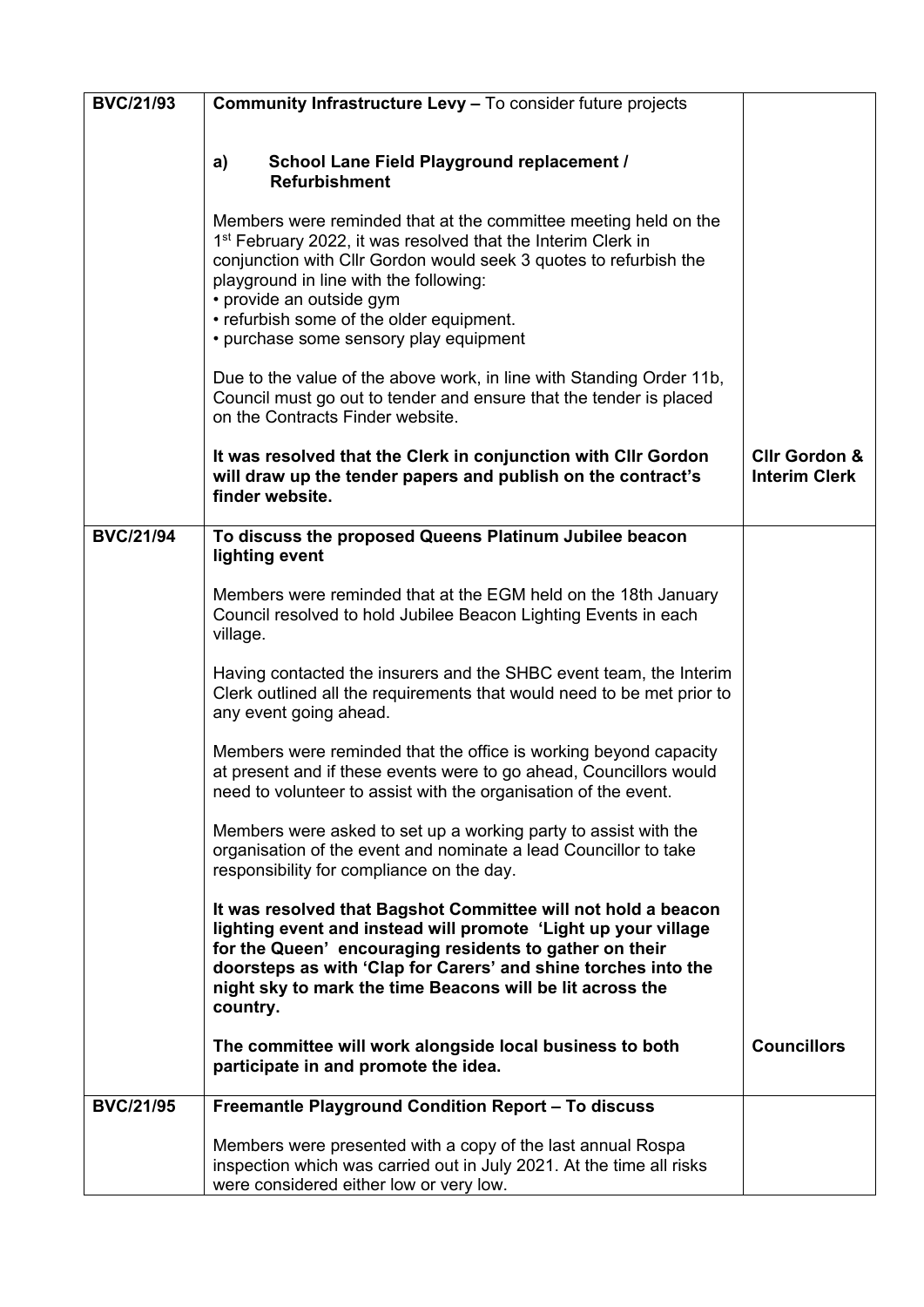|                  | Members were reminded that as part of the current greenspace<br>contract the contractors carry out monthly inspections on all play<br>areas and have not notified us of any areas of concern since the<br>above report was completed.<br>Members were asked to consider seeking quotes to refurbish<br>Freemantle Road playground to ensure no further deterioration of<br>play equipment and surfacing.<br>It was resolved to refurbish the Freemantle Road playground, |                                                  |
|------------------|--------------------------------------------------------------------------------------------------------------------------------------------------------------------------------------------------------------------------------------------------------------------------------------------------------------------------------------------------------------------------------------------------------------------------------------------------------------------------|--------------------------------------------------|
|                  | and to include it in the tender process agreed for the School<br>Lane Field play area                                                                                                                                                                                                                                                                                                                                                                                    | <b>Interim Clerk &amp;</b><br><b>Cllr Gordon</b> |
| <b>BVC/21/96</b> | <b>Bagshot Cemetery</b>                                                                                                                                                                                                                                                                                                                                                                                                                                                  |                                                  |
|                  | a) To review Bagshot cemetery regulations                                                                                                                                                                                                                                                                                                                                                                                                                                |                                                  |
|                  | Members were reminded that as part of the new committee structure<br>the cemeteries became the responsibility of the respective village<br>committees.                                                                                                                                                                                                                                                                                                                   |                                                  |
|                  | Members were asked to read the regulations provided, noting any<br>changes and decide if they wished to                                                                                                                                                                                                                                                                                                                                                                  |                                                  |
|                  | a) adopt the changes as presented                                                                                                                                                                                                                                                                                                                                                                                                                                        |                                                  |
|                  | or                                                                                                                                                                                                                                                                                                                                                                                                                                                                       |                                                  |
|                  | b) amend the document.                                                                                                                                                                                                                                                                                                                                                                                                                                                   |                                                  |
|                  | It was resolved not to change any of the regulations for Bagshot<br><b>Cemetery</b>                                                                                                                                                                                                                                                                                                                                                                                      |                                                  |
|                  | b) To review cemetery fees and charges                                                                                                                                                                                                                                                                                                                                                                                                                                   |                                                  |
|                  | Members were presented with a burial fees comparison chart<br>comparing the fees and charges of WPC against other cemeteries in<br>the local area.                                                                                                                                                                                                                                                                                                                       |                                                  |
|                  | Members were asked to decide if they wished to<br>a) adopt recommended changes<br>b) make amendments to the recommendations<br>c) make no changes to the existing fee structure                                                                                                                                                                                                                                                                                          |                                                  |
|                  | It was resolved that the fees and charges for Bagshot Cemetery<br>will mirror those of Lightwater Cemetery and will be as follows<br>(see new price list in Appendix B):                                                                                                                                                                                                                                                                                                 |                                                  |
|                  | <b>Interments - Retain current fees</b><br>Residents in assisted care – Remove this option<br><b>Memorial Fees - Retain current fees</b><br><b>Administration Charges - Retain current charges.</b>                                                                                                                                                                                                                                                                      |                                                  |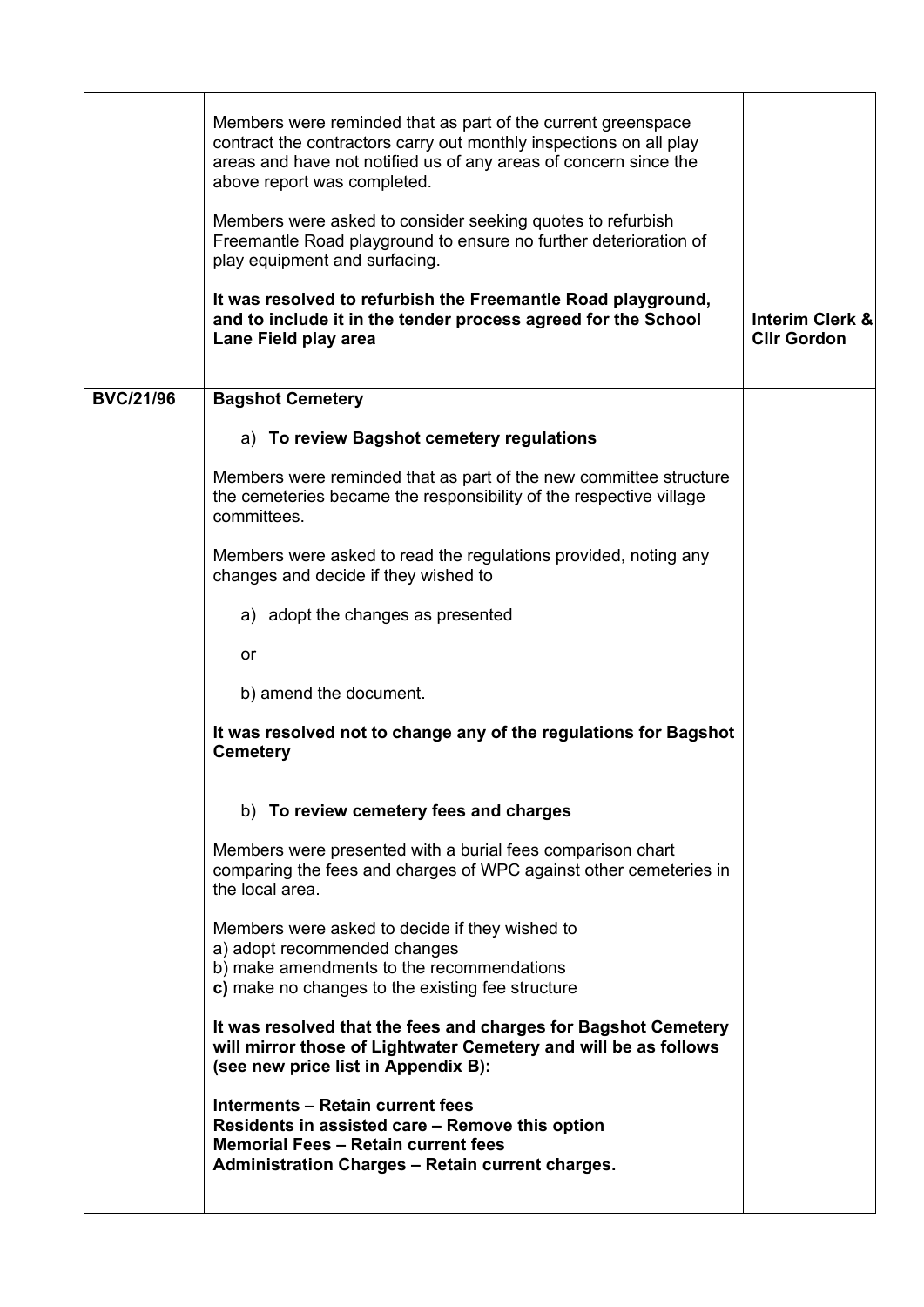| <b>BVC/21/97</b>  | <b>School Lane Field Bench Replacement - Update</b>                                                                                                                                                                                                                                                                                                                                                                               |                      |
|-------------------|-----------------------------------------------------------------------------------------------------------------------------------------------------------------------------------------------------------------------------------------------------------------------------------------------------------------------------------------------------------------------------------------------------------------------------------|----------------------|
|                   | Members were reminded that at the Bagshot Committee meeting<br>held on the 1st of February 2022 Councillors 'resolved and agreed<br>unanimously that as a temporary measure the Committee would<br>purchase 2-3 picnic benches at a nominal price of £1 per bench,<br>from one of the local businesses. The benches are to be secured to<br>the ground either by means of ground fixings or concrete' (minute<br>ref: BVC/21/78). |                      |
|                   | Following confirmation that the cost to secure the benches in<br>concrete will be in the region £250 per bench. It was resolved that<br>the benches will not be secured using concrete and an<br>alternative method of fixing will be explored.                                                                                                                                                                                   |                      |
| <b>BVC/21/98</b>  | <b>Clerks Update</b>                                                                                                                                                                                                                                                                                                                                                                                                              |                      |
|                   | Nothing to report.                                                                                                                                                                                                                                                                                                                                                                                                                |                      |
| <b>BVC/21/99</b>  | To consider grant applications                                                                                                                                                                                                                                                                                                                                                                                                    |                      |
|                   | Councillors considered the following grant applications and asked the<br>Clerk to inform all successful applicants that any grants received are<br>not automatically approved year on year and will be considered each<br>year based on the information provided.                                                                                                                                                                 |                      |
|                   | Windle Valley Fundraisers - Request £240.00 to contribute towards<br>the cost of the Easter Bunny Float. Two applications were presented<br>one for £120 as a general grant and one Community Pride grant. for<br>£120                                                                                                                                                                                                            |                      |
|                   | It was resolved to grant both requests for the total amount of<br>£240.00                                                                                                                                                                                                                                                                                                                                                         | <b>Interim Clerk</b> |
| <b>BVC/21/100</b> | Correspondence                                                                                                                                                                                                                                                                                                                                                                                                                    |                      |
|                   | There was no correspondence.                                                                                                                                                                                                                                                                                                                                                                                                      |                      |
| <b>BVC/21/101</b> | Exclusion of the press and public - To exclude members of the<br>public, including the press, For consideration of items<br>excluded under S1(2) of the Public Bodies (Admission to<br>Meetings) Act 1960.                                                                                                                                                                                                                        |                      |
| <b>BVC/21/102</b> | <b>Community Reception Awards- To discuss nominations</b>                                                                                                                                                                                                                                                                                                                                                                         |                      |
|                   | As per the decision at Full Council held on the 22 <sup>nd</sup> February 2022,<br>Members are asked to present their nominations to the Committee<br>for discussion.                                                                                                                                                                                                                                                             |                      |
|                   | It was agreed to give community awards to the individuals and<br>groups outlined in the confidential papers.                                                                                                                                                                                                                                                                                                                      |                      |

**There being no further business, the meeting closed at 21:00.**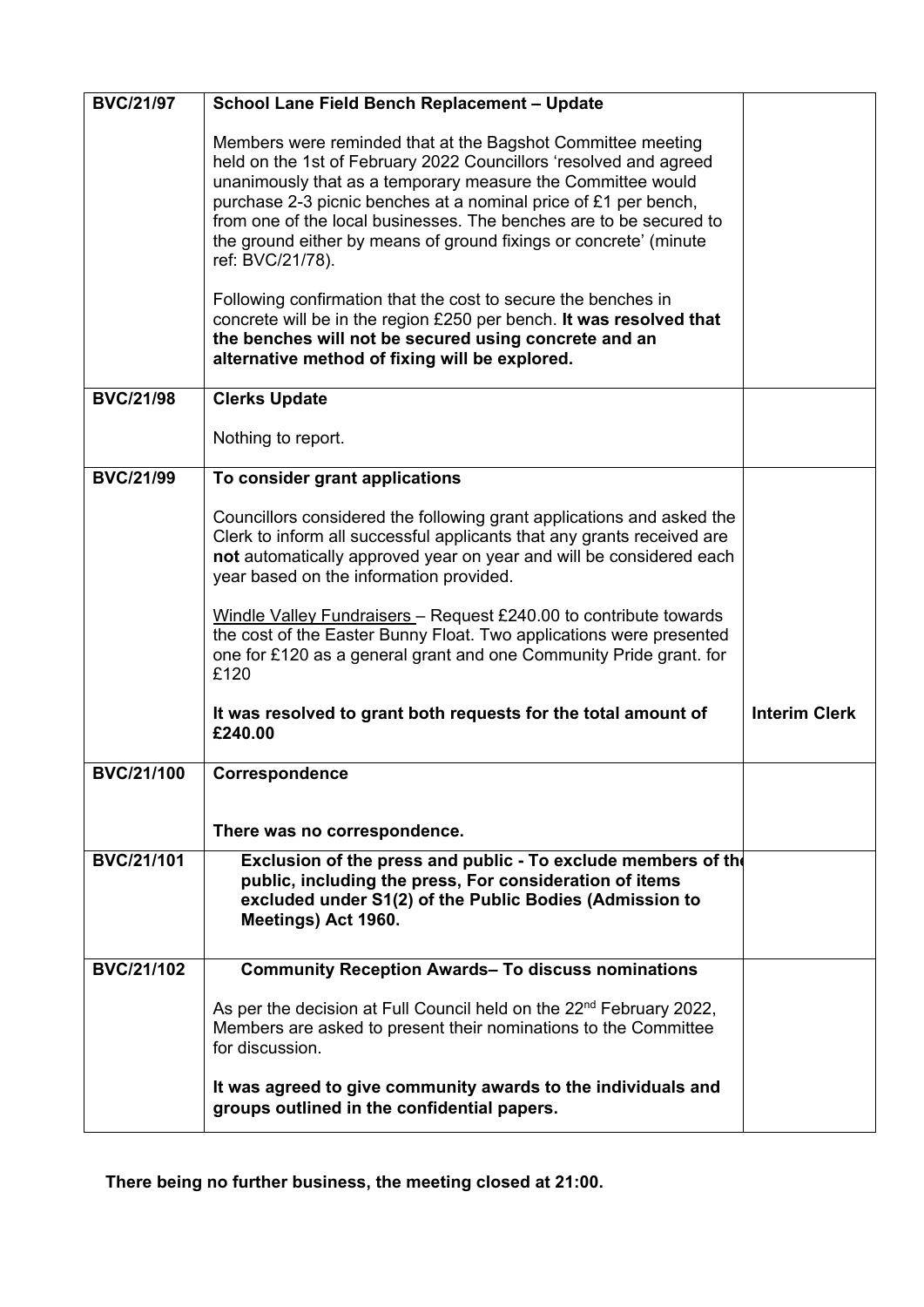| 08/02/2022          |                                   |                                                   | <b>Windlesham PC Split</b> |                       |                                  |            |                      |      |                                | Page 14  |                             |
|---------------------|-----------------------------------|---------------------------------------------------|----------------------------|-----------------------|----------------------------------|------------|----------------------|------|--------------------------------|----------|-----------------------------|
| 08:40               |                                   | Appendix A<br><b>PRELIMINARY PURCHASE DAYBOOK</b> |                            |                       |                                  |            |                      |      |                                | User: JW |                             |
|                     | <b>Bagshot PL for Month No 11</b> |                                                   |                            |                       | <b>Order by Invoices Entered</b> |            |                      |      |                                |          |                             |
|                     |                                   |                                                   |                            |                       |                                  |            |                      |      | <b>Nominal Ledger Analysis</b> |          |                             |
| <b>Invoice Date</b> | <b>Invoice Number</b>             | Ref No                                            | Supplier A/c Name          | Supplier A/c Code     | Net Value                        | <b>VAT</b> | <b>Invoice Total</b> | A/C  | Centre                         | Amount   | <b>Analysis Description</b> |
| 07/02/2022          | 202202                            | 24                                                | ST ANNES PCC               | ANNE                  | 50.00                            | 0.00       | 50.00                | 4950 | 325                            |          | 50.00 HALL HIRE 1ST FEB 22  |
|                     |                                   |                                                   |                            | <b>TOTAL INVOICES</b> | 50.00                            | 0.00       | 50.00                |      |                                | 50.00    |                             |
|                     |                                   |                                                   | VAT ANALYSISCODE OTS       | @ 0.00%               | 50.00                            | 0.00       | 50.00                |      |                                |          |                             |
|                     |                                   |                                                   |                            | <b>TOTALS</b>         | 50.00                            | 0.00       | 50.00                |      |                                |          |                             |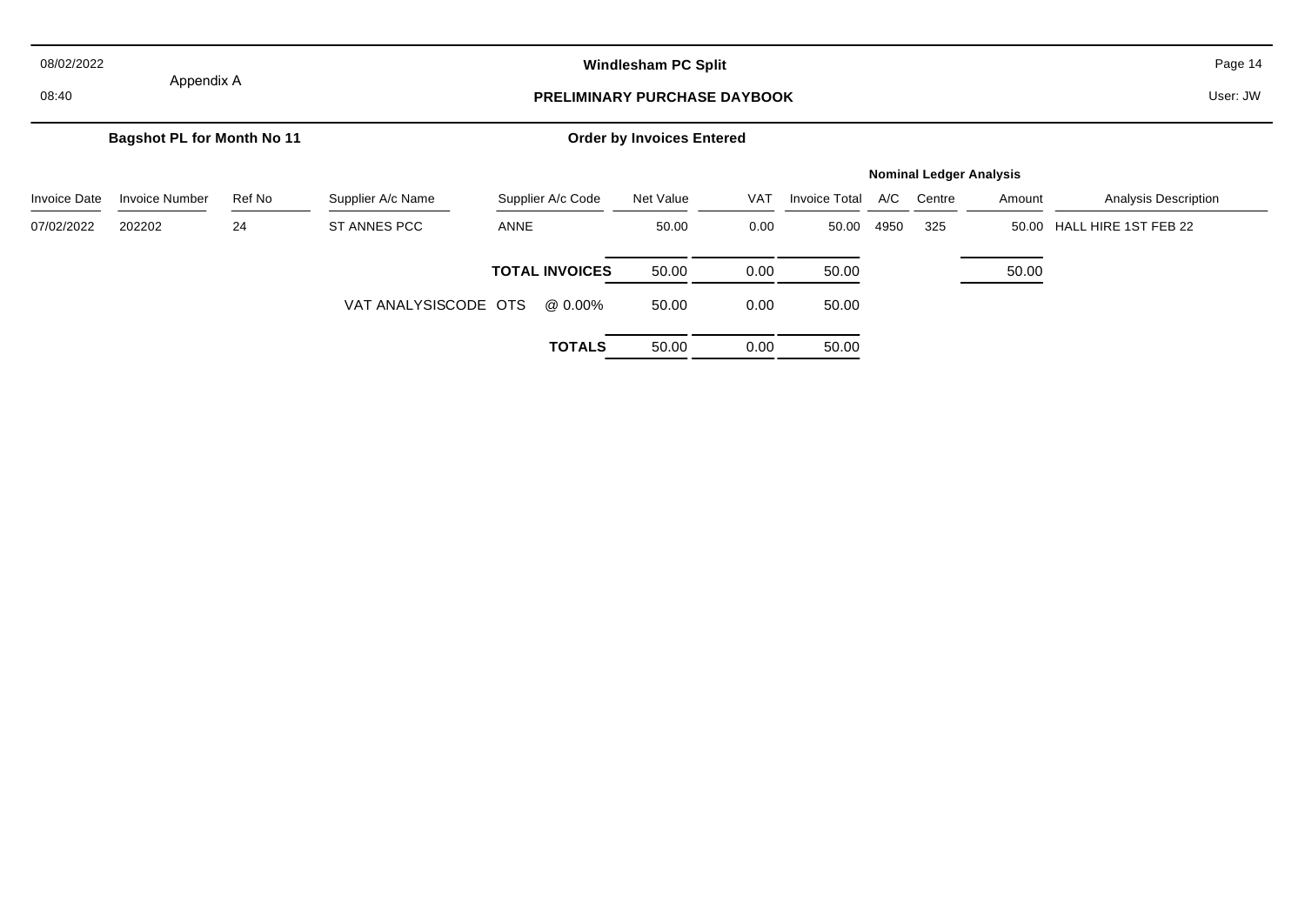| 08/02/2022   |                            |        |                      |                              | Windlesham PC Split       |            |               |      |                         |          | Page 15                      |  |
|--------------|----------------------------|--------|----------------------|------------------------------|---------------------------|------------|---------------|------|-------------------------|----------|------------------------------|--|
| 11:55        |                            |        |                      | PRELIMINARY PURCHASE DAYBOOK |                           |            |               |      |                         |          | User: JW                     |  |
|              | Bagshot PL for Month No 11 |        |                      |                              | Order by Invoices Entered |            |               |      |                         |          |                              |  |
|              |                            |        |                      |                              |                           |            |               |      | Nominal Ledger Analysis |          |                              |  |
| Invoice Date | <b>Invoice Number</b>      | Ref No | Supplier A/c Name    | Supplier A/c Code            | Net Value                 | <b>VAT</b> | Invoice Total | A/C  | Centre                  | Amount   | Analysis Description         |  |
| 09/12/2021   | 202104                     | 25     | ST ANNES PCC         | ANNE                         | 50.00                     | 0.00       | 50.00         | 4950 | 325                     | 50.00    | HALL HIRE BVC 7TH DEC 21     |  |
| 10/01/2022   | CREDIT INV20210426         |        | ST ANNES PCC         | ANNE                         | $-50.00$                  | 0.00       | $-50.00$      | 4950 | 325                     | $-50.00$ | <b>CREDIT INVOICE 202104</b> |  |
| 04/11/2021   | INV 202103                 | 27     | ST ANNES PCC         | ANNE                         | 50.00                     | 0.00       | 50.00         | 4950 | 325                     | 50.00    | HALL HIRE BVC 2ND NOV 21     |  |
| 08/02/2022   | OSMG FEB 22                | 28     | <b>BPFA</b>          | <b>BAGS</b>                  | 950.00                    | 0.00       | 950.00        | 4200 | 340                     | 950.00   | OSMG HEDGE CUTTING GRANT     |  |
|              |                            |        |                      | <b>TOTAL INVOICES</b>        | 1,000.00                  | 0.00       | 1,000.00      |      |                         | 1,000.00 |                              |  |
|              |                            |        | VAT ANALYSISCODE OTS | @ 0.00%                      | 1,000.00                  | 0.00       | 1,000.00      |      |                         |          |                              |  |
|              |                            |        |                      | <b>TOTALS</b>                | 1,000.00                  | 0.00       | 1,000.00      |      |                         |          |                              |  |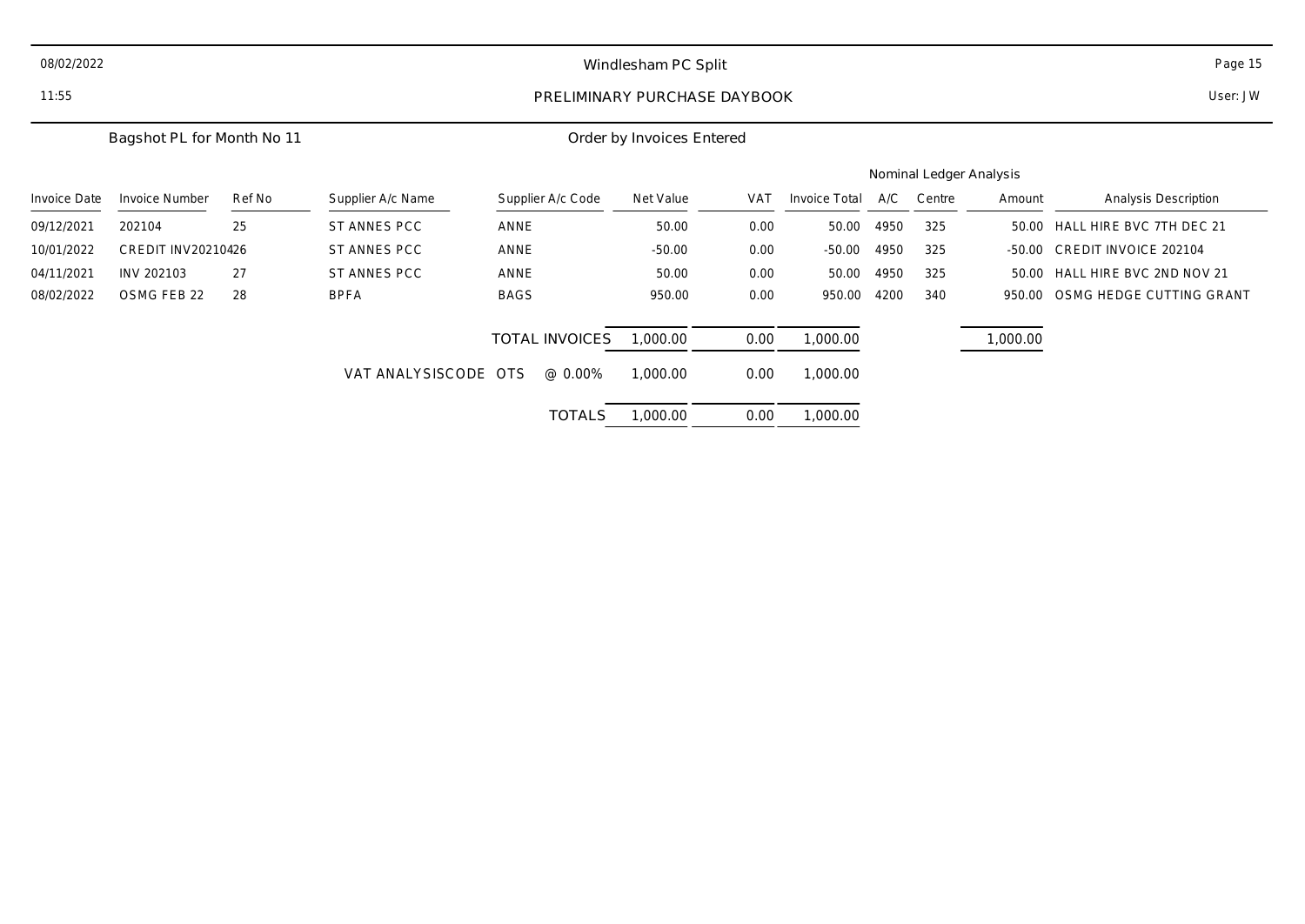| 14/02/2022          |                            |        | Windlesham PC Split                      |                       |           |            |               |      |                         |        | Page 16                     |
|---------------------|----------------------------|--------|------------------------------------------|-----------------------|-----------|------------|---------------|------|-------------------------|--------|-----------------------------|
| 15:25               |                            |        | User: JW<br>PRELIMINARY PURCHASE DAYBOOK |                       |           |            |               |      |                         |        |                             |
|                     | Bagshot PL for Month No 11 |        | Order by Invoices Entered                |                       |           |            |               |      |                         |        |                             |
|                     |                            |        |                                          |                       |           |            |               |      | Nominal Ledger Analysis |        |                             |
| <b>Invoice Date</b> | <b>Invoice Number</b>      | Ref No | Supplier A/c Name                        | Supplier A/c Code     | Net Value | <b>VAT</b> | Invoice Total | A/C  | Centre                  | Amount | Analysis Description        |
| 24/01/2022          | 202201                     | 29     | ST ANNES PCC                             | ANNE                  | 50.00     | 0.00       | 50.00         | 4950 | 325                     |        | 50.00 HALL HIRE 18TH JAN 22 |
|                     |                            |        |                                          | <b>TOTAL INVOICES</b> | 50.00     | 0.00       | 50.00         |      |                         | 50.00  |                             |
|                     |                            |        | VAT ANALYSISCODE OTS                     | @ 0.00%               | 50.00     | 0.00       | 50.00         |      |                         |        |                             |
|                     |                            |        |                                          | <b>TOTALS</b>         | 50.00     | 0.00       | 50.00         |      |                         |        |                             |